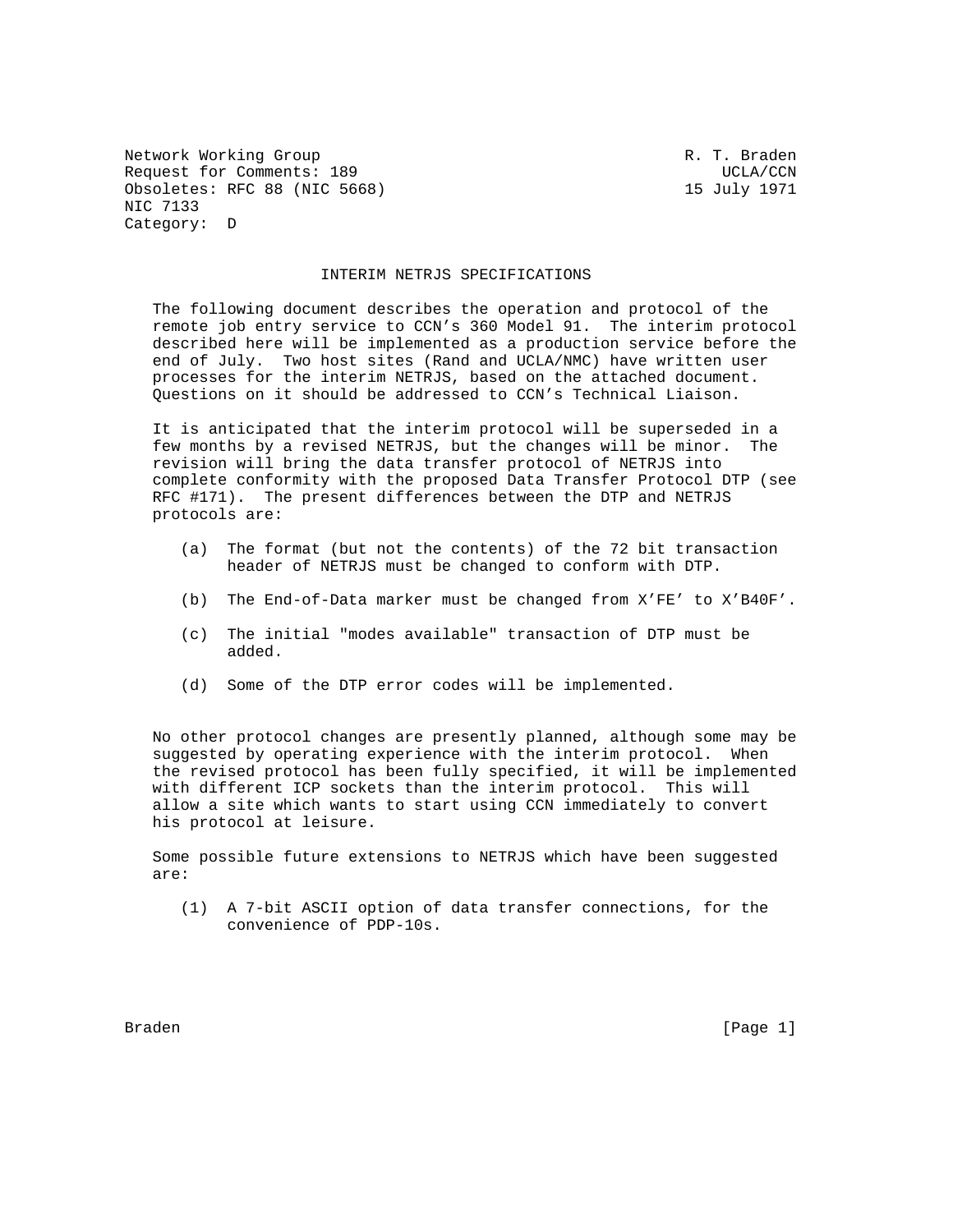- (2) A "transparency" mode for input from ASCII remote sites, to allow the transmission of "binary decks" (object decks) in the job stream from these sites.
- (3) More than one simultaneous virtual card read, printer, and punch stream to the same virtual terminal.

 Comments on the utility of these proposals or others for your site would be appreciated.

> Robert T. Braden Technical Liaison UCLA/CCN (213) 825-7518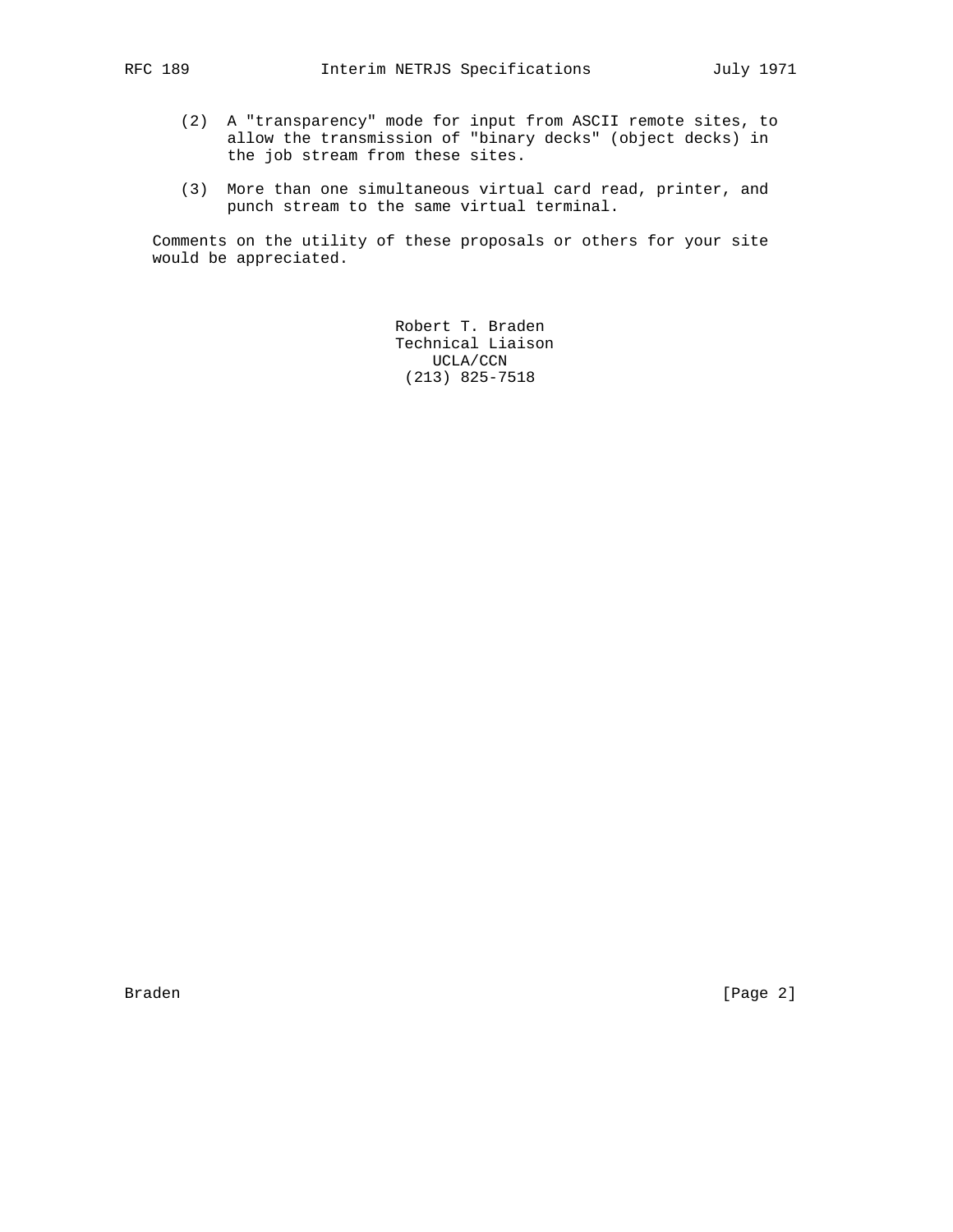REMOTE JOB ENTRY TO UCLA/CCN FROM THE ARPA NETWORK

(Interim Protocol)

#### A. Introduction

 NETRJS is the protocol for the remote job entry service to the 360 Model 91 at the UCLA Campus Computing Network (CCN). NETRJS allows the user at a remote host to access CCN's RJS ("Remote Job Service") sub-system, which provides remote job entry service to real remote batch (card reader/line printer) terminals over direct communications lines as well as to the ARPA Network.

 To use NETRJS, a user at a remote host needs a NETRJS user process to communicate with one of the NETRJS server processes at CCN. Each active NETRJS user process appears to RJS as a separate (virtual) remote batch terminal; we will refer to it as a VRBT.

 A VRBT may have virtual card readers, printers, and punches. Through a virtual card reader a Network user can transmit a stream of card images comprising one or more OS/360 jobs, complete with Job Control Language, to CCN. These jobs will be spooled into CCN's batch system (OS/360 MVT) and run according to their priority. RJS will automati cally return the print and/or punch output images which are created by these jobs to the virtual printer and/or card punch at the VRBT from which the job came (or to a different destination specified in the JCL). The remote user can wait for his output, or he can sign off and sign back on later to receive it.

 The VRBT is assumed to be under the control of the user's teletype or other remote console; this serves the function of an RJS remote operator console. To initiate a NETRJS session, the remote user must execute the standard ICP (see RFC #165) to a fixed socket at CCN. The result is to establish a duplex Telnet connection to his console, allowing the user to sign into RJS. Once he is signed in, he can use his console to issue commands to RJS and to receive status, confirma tion, and error messages from RJS. The most important RJS commands are summarized in Appendix D.

 Different VRBT's are distinguished by 8-character terminal id's. There may be more than one VRBT using RJS simultaneously from the same remote host. Terminal id's for new VRBT's will be assigned by CCN to individual users or user groups who wish to run batch jobs at CCN (contact the CCN Technical Liaison for details).

Braden [Page 3]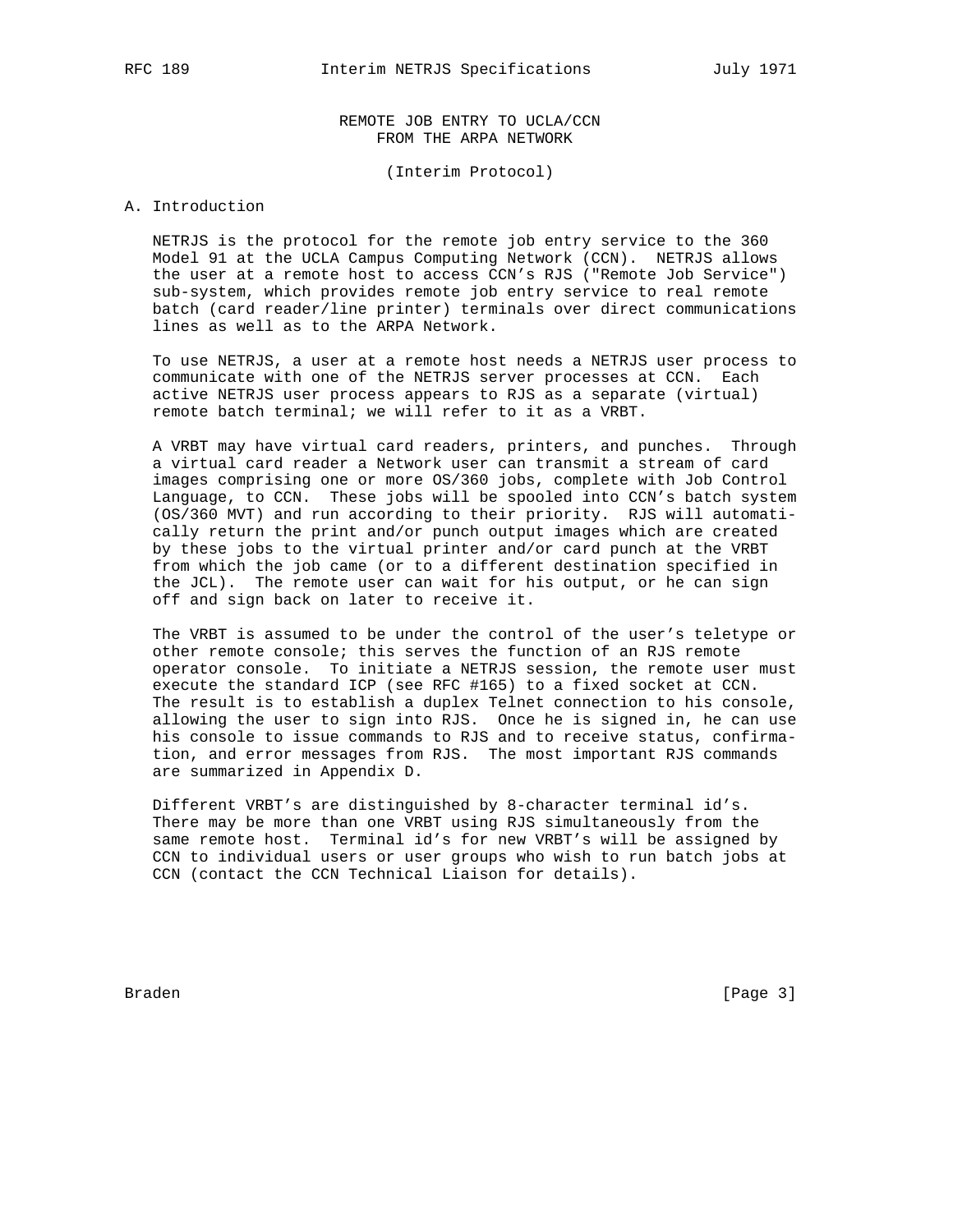# B. Connections and Protocols

 Figure 1 shows conceptually the processes and protocols required to use NETRJS. The operator console uses a duplex connection under the Telnet third-level protocol (see RFC #158). The actual data transfer streams for job input and output are handled over separate simplex connections using a data transfer protocol.

 We will use the term channel for one of these NETRJS connections, and designate it input or output with reference to CCN. Each data transfer channel is identified with a particular virtual remote dev ice -- card reader, printer, or punch. The data transfer channels need be open only while they are in use, and different channels may be used sequentially or simultaneously. NETRJS will presently sup port simultaneous operation of a virtual card reader, a virtual printer, and a virtual punch (in addition to the operator console) on the same VRBT process. RJS itself will support more than one reader, printer, and punch at each remote terminal, so the NETRJS protocol could easily be expanded in the future to allow more simultaneous I/O streams to each Network user.

 The remote user needs a local escape convention so he can send com mands directly to his VRBT process. These local VRBT commands would allow selection of the files at his host which contain job streams to be sent to the server, and files to receive job output from the server. They would also allow the user to open data transfer chan nels to the NETRJS server process, and to close these connections to free buffer space or abort a transmission.

 When a VRBT starts a session, it has a choice of two ICP sockets, depending upon whether it is an ASCII or an EBCDIC virtual terminal. An EBCDIC virtual terminal transmits and receives its data as tran sparent streams of 8 bit bytes (since CCN is an EBCDIC installation). It is expected that a user at an ASCII installation, however, will want his VRBT declared ASCII; RJS will then translate the input stream from ASCII to EBCDIC and translate the printer stream back to ASCII. This will allow the user to employ his local text editor for preparing input to CCN and for examining output. The punch stream will always be transparent, for outputting "binary decks".

 It should be noted that the choice of code for the operator console connections is independent of declared terminal type; in particular, they always use ASCII under Telnet protocol, even from an EBCDIC VRBT.

Braden **Example 19** (Page 4)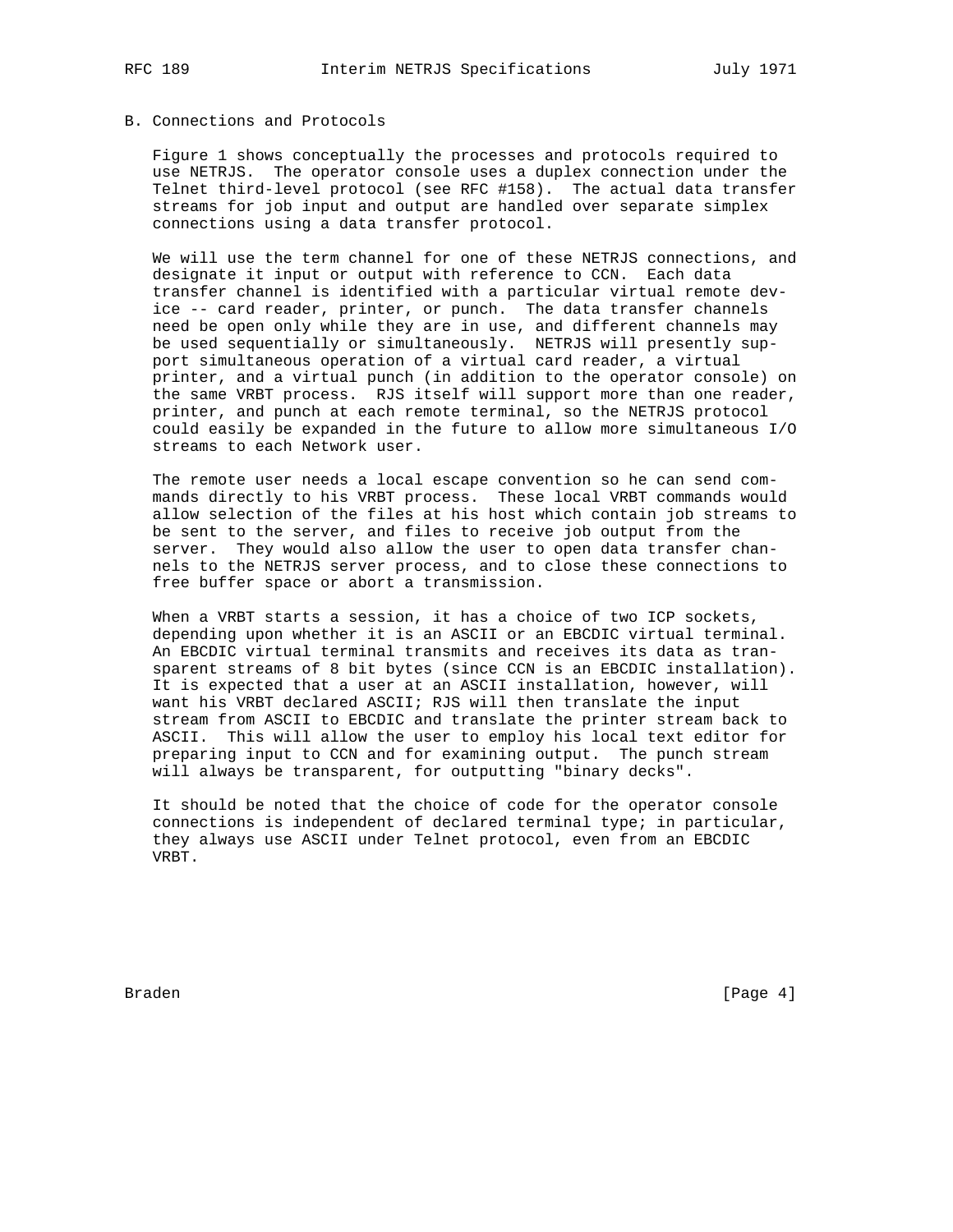NETRJS protocol provides data compression, replacing repeated blanks or other characters by repeat counts. However, when the terminal id is assigned by CCN, a particular network terminal may be specified as using no data compression. In this case, NETRJS will simply truncate trailing blanks and send records in a simple "op code-length-data" form, called truncated format.

C. Starting and Terminating a Session

 The remote user establishes a connection to RJS via the standard ICP from his socket U to socket 11 [sub] 10 (EBCDIC) or socket 13 [sub] 10 (ASCII) at host 1, IMP 1. If successful, the ICP results in a pair of connections which are in fact the NETRJS operator control connections.

 Once the user is connected, he must enter a valid RJS signon command ("SIGNON terminal-id") through his console. RJS will normally ack nowledge signon with a console message; however, if RJS does not recognize the terminal-id or has no available Line Handler for the Network, it will indicate refusal by closing both operator connec tions. If the user attempts to open data transfer connections before his signon command is accepted, the data transfer connections will be refused by CCN with an error message to his console.

 Suppose the operator input connection is socket S at CCN; S is the even number sent in the ICP. Then the other NETRJS channels have sockets at CCN with fixed relation to S, as shown in the table below. Until there is a suitable Network-wide solution to the problem of identity control on sockets, NETRJS will also require that the VRBT process use fixed socket offsets from his initial connection socket U. These are shown in the following table:

| Channel                                                                    | CCN Socket<br>(Server) | Remote Socket<br>(User)     |
|----------------------------------------------------------------------------|------------------------|-----------------------------|
| Telnet / Remote Operator Console Input<br>\ Remote Operator Console Output | S<br>$S + 1$           | $U + 3$<br>$U + 2 /$ Telnet |
| Data / Card Reader #1                                                      | $S + 2$                | $U + 5$                     |
| Transfer < Printer #1                                                      | $S + 3$                | $U + 4$                     |
| \ Punch #1                                                                 | $S + 5$                | $U + 6$                     |

 Once the user is signed on, he can open data transfer channels and initiate input and output operations as explained in the following sections. To terminate the session, the remote user may close all connections. Alternatively, the user may enter a SIGNOFF command through his console; in this case, RJS will wait until the current job output streams are complete and then itself terminate the session by closing all connections.

Braden [Page 5]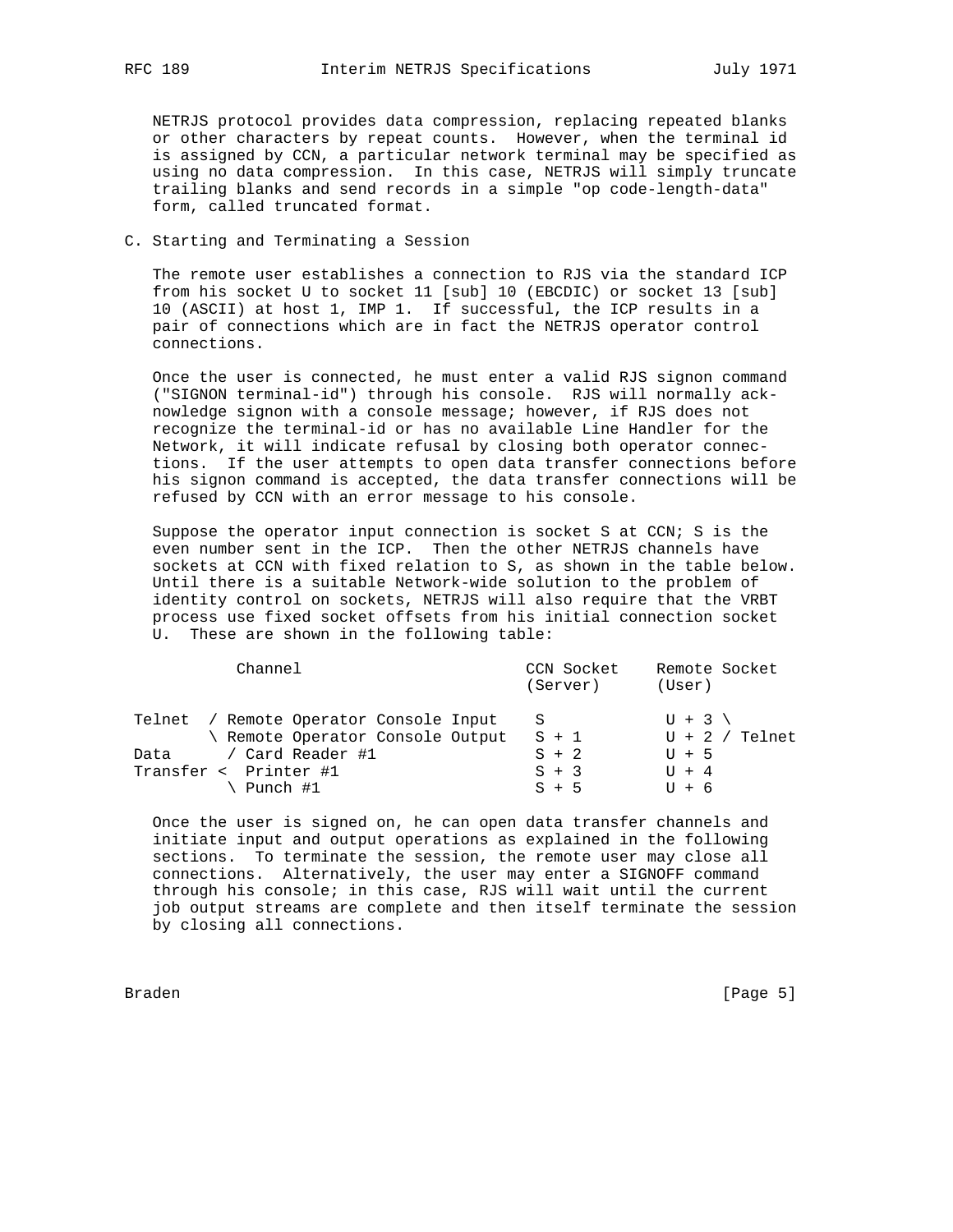#### D. Input Operations

 A job stream for submission to RJS at CCN is a series of logical records, each of which is a card image. A card image may be at most 80 characters long, to match the requirements of OS/360 for job input. The user can submit a "stack" of successive jobs through the card reader channel with no end-of-job indication between jobs; RJS recognizes the beginning of each new job by the appearance of a JOB card.

 To submit a job or stack of jobs for execution at CCN, the remote user must first open the card reader channel. He signals his VRBT process to issue Init (local =  $U + 5$ , foreign =  $S + 2$ , size = 8). NETRJS, which is listening on socket S + 2, will normally return an RTS command, opening the channel. If, however, it should happen that all input buffer space within the CCN NCP is in use, the request will be refused, and the user should try again later. If the problem per sists, call the Technical Liaison at CCN.

 When the connection is open, the user can begin sending his job stream using the protocol defined in Appendix A. For each job suc cessfully spooled, the user will receive a confirming message on his console. At the end of the stack, he must send an End-of-Data tran saction to initiate processing of the last job. NETRJS will then close the channel (to avoid holding buffer space unnecessarily). At any time during the session, the user can re-open the card reader channel and transmit another job stack. He can also terminate the session and sign on later to get his output.

 The user can abort the card reader channel at any time by closing the channel (his socket  $S + 2$ ). NETRJS will then discard the last par tially spooled job. If NETRJS finds an error (e.g., transaction sequence number error or a dropped bit), it will abort the channel by closing the connection prematurely, and also inform the user via his console that his job was discarded (thus solving the race condition between End-of-Data and aborting). The user needs to retransmit only the last job. However, he could retransmit the entire stack (although it would be somewhat wasteful) since the CCN operating sys tem enforces job name uniqueness by immediately "flushing" jobs with names already in the system.

 If the user's process, NCP, or host, or the Network itself fails dur ing input, RJS will discard the job being transmitted. A message informing the user that this job was discarded will be generated and sent to him the next time he signs on. On the other hand, those jobs whose receipt have been acknowledged on the operator's console will not be affected by the failure, but will be executed by CCN.

Braden [Page 6]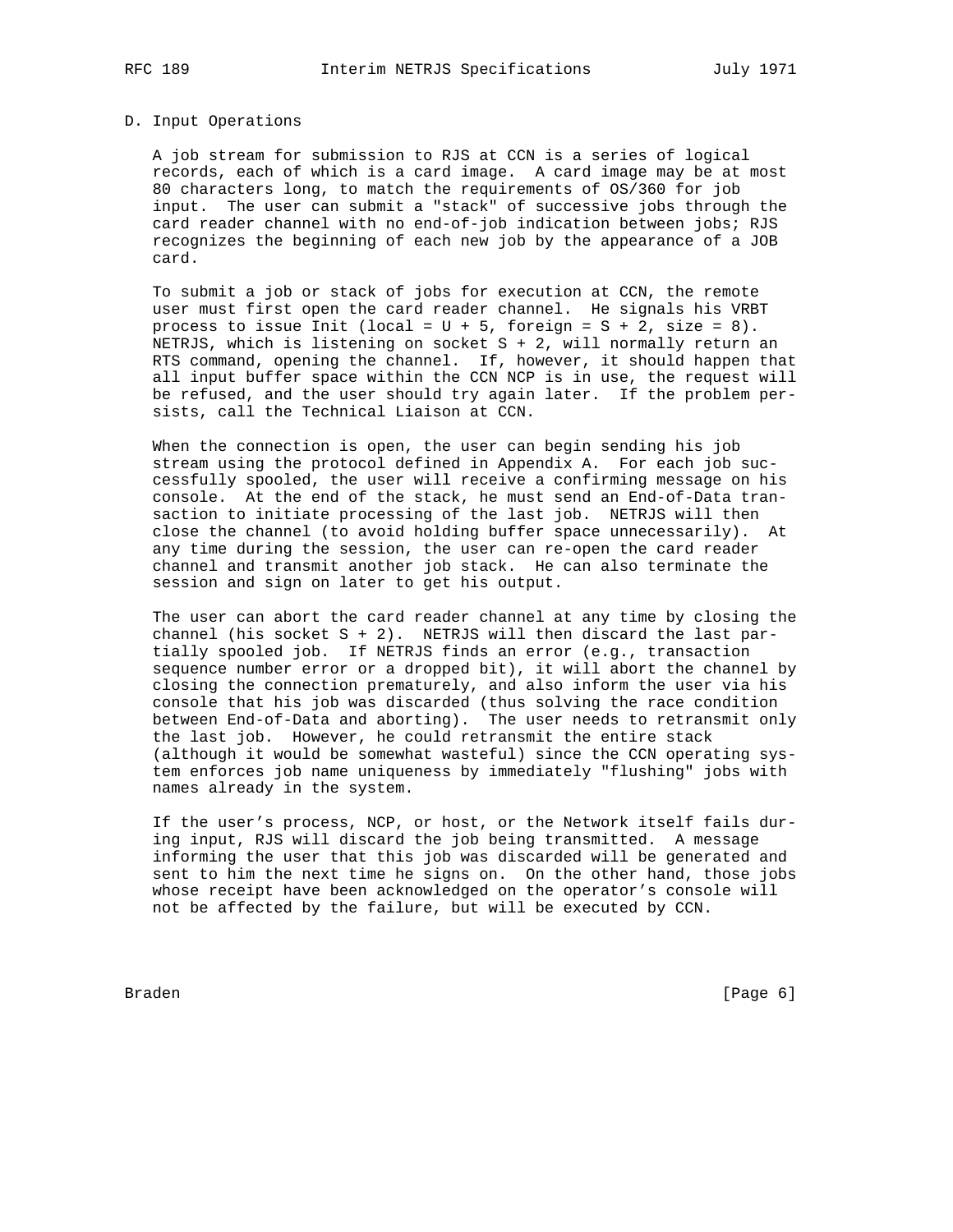#### E. Output Operations

 The user may wait to set up a virtual printer (or punch) and open its channel until a STATUS message on his console indicates output is ready; or he may leave the output channel(s) open during the entire session, ready to receive output whenever it becomes available. He can also control which one of several available jobs is to be returned by entering appropriate operator commands.

 To be prepared to receive printer (or punch) output from his jobs, the user site issues Init (local =  $U + 4$  ( $U + 6$ ), foreign =  $S + 3$  (S) + 5), size = 8), respectively. NETRJS is listening on these sockets and should immediately return an STR. However, it is possible that because of software problems at CCN, RJS will refuse the connection and a CLS will be returned; in this case, try again or call the Technical Liaison.

When RJS has output to send to a particular (virtual) terminal and a corresponding open output channel, it will send the output as a series of logical records using the protocol in Appendix A. The first record will consist of the job name (8 characters) followed by a comma and then the ID string from the JOB card (if any). In the printer stream, the first column of each record will be an ASA car riage control character (see Appendix C); the punch output stream will never contain carriage control characters.

 NETRJS will send an End-of-Data transaction and then close an output channel at the end of the output for each complete batch job; the remote site must then send a new RFC (and ALL) to start output for another job. This gives the remote site a chance to allocate a new file for each job without breaking the output within a job. If the user at the remote site wants to cancel (or backspace or defer) the output of a particular job, he enters appropriate RJS commands on the operator input channel (see Appendix D).

 A virtual printer in NETRJS has 254 columns, exclusive of carriage control; RJS will send up to 255 characters of a logical record it finds in a SYSOUT data set. If the user wishes to reject or fold records longer than some smaller record size, he can do so in his VRBT process.

 If RJS encounters a permanent I/O error in reading the disk data set, it will notify the user via his console, skip forward to the next set of system messages or SYSOUT data set in the same job, and continue. In the future, RJS may be changed to send a Lost Data marker within the data stream as well as a console message to the user. In any case, the user will receive notification of termination of output data transfer for each job via messages on his console.

Braden **Example 19** (Page 7)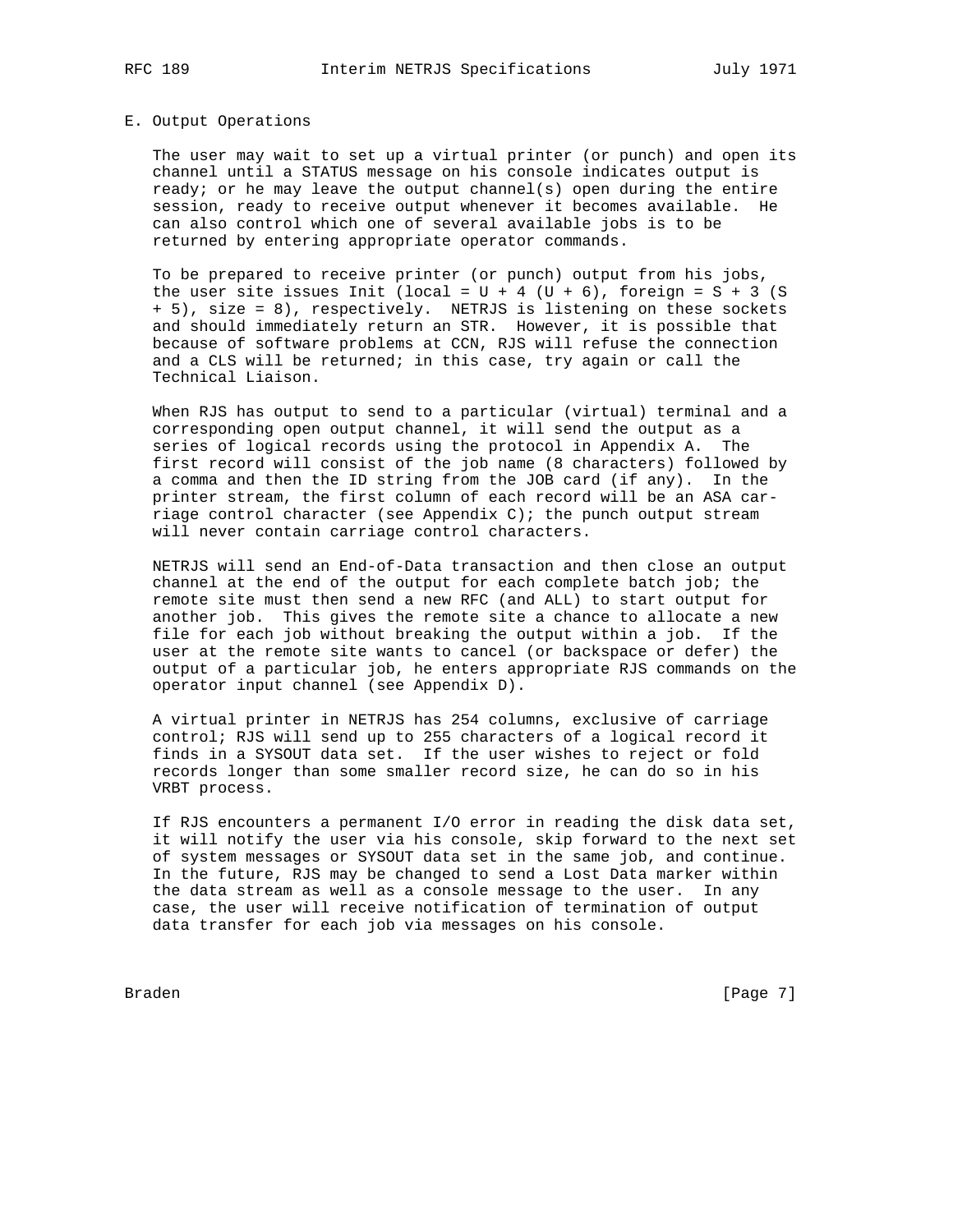If the user detects an error in the stream, he can issue a Backspace (BSP) command from his console to repeat the last "page" of output, or a Restart (RST) command to repeat from last SYSOUT data set or the beginning of the job, or he can abort the channel by closing his socket. If he aborts the channel, RJS will simulate a Backspace com mand, and when the user re-opens the channel the job will begin transmission again from an earlier point in the same data set. This is true even if the user terminates the current session first, and re-opens the channel in a later session; RJS saves the state of its output streams. However, before re-opening the channel he can defer this job for later output, restart it at the beginning, or cancel its output (see Appendix D). Note that aborting the channel is only effective if RJS has not yet sent the End-of-Data transaction.

 If the user's process, NCP, or host, or the Network itself fails dur ing an output operation, RJS will act as if the channel had been aborted and the user signed off. In no case should a user lose out put from NETRJS.

Braden **Example 19** (Page 8)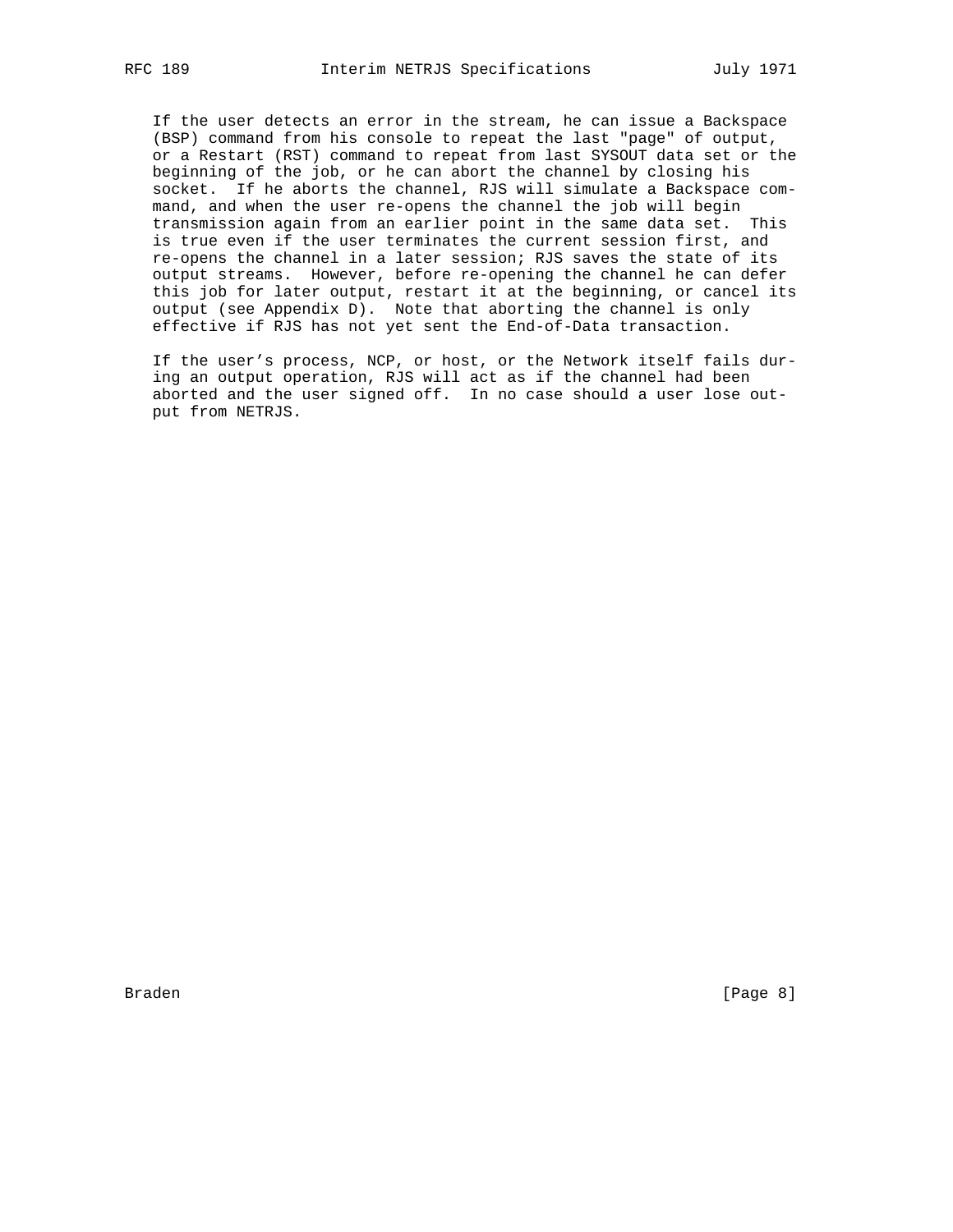# Appendix A

## Data Transfer Protocol in NETRJS

#### 1. Introduction

 The records in the data transfer channels (for virtual card reader, printer, and punch) are generally grouped into \_transactions\_ pre ceded by headers. The transaction header includes a sequence number and the length of the transaction. Network byte size must be 8 bits in these data streams.

 A transaction is the unit of buffering within the Model 91 software. Internal buffers are 880 bytes. Therefore, CCN cannot transmit or receive a single transaction larger than 880 bytes. Transactions can be as short as one record; however, those sites which are concerned with efficiency should send transactions as close as possible to the 880 byte limit.

 There is no necessary connection between physical message boundaries and transactions ("logical messages"); the NCP can break the "logical message" arbitrarily into physical messages. At CCN we will choose to have each logical message start a new physical message, so the NCP can send the last part of each message without waiting for an expli cit request, but a remote site is not required to follow this conven tion.

 Each logical record within a transaction begins with an "op code" byte which contains the channel identification, so its value is unique to each channel but constant within a channel. This choice provides a convenient way to verify bit synchronization at the receiver, and also allows an extension in the future to true "multi leaving" (i.e., multiplexing all channels within one connection in each direction).

 The only provisions for transmission error detection in the current NETRJS protocol are (1) this "op code" byte to verify bit synchroni zation and (2) the transaction sequence number. At the urging of Crowther, we favor putting an optional 16 bit check sum in the unused bytes of the second-level header. It is currently assumed that if an error is detected then the channel is to be aborted and the entire transmission repeated. To provide automatic retransmission we would have to put in reverse channels for ACK/NAK messages.

Braden [Page 9]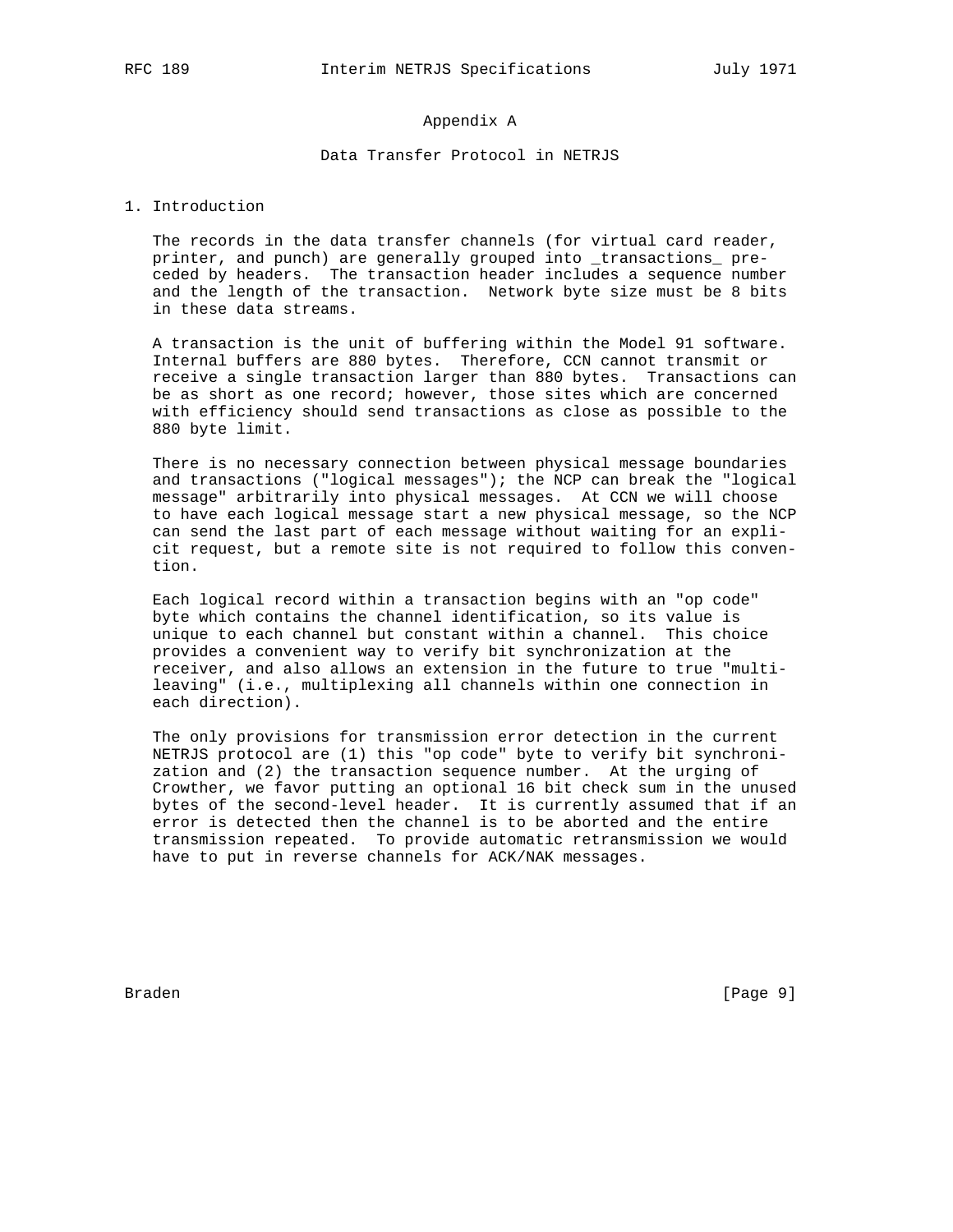#### 2. Character Sets

 For an ASCII VRBT, NETRJS will map ASCII in the card reader stream into EBCDIC, and re-map the printer stream to ASCII, by the following rules:

- 1. One-to-one mapping between the three ASCII characters | ˜ \ which are not in EBCDIC, and the three EBCDIC characters [vertical bar, not-sign and cent-sign] (respectively) which are not in ASCII.
- 2. The other six ASCII graphics not in EBCDIC will be translated on input to an EBCDIC question mark (?).
- 3. The ASCII control DC3 (the only one not in EBCDIC) will be mapped into and from the EBCDIC control TM.
- 4. The EBCDIC characters not in ASCII will be mapped in the printer stream into the ASCII question mark.

#### 3. Meta-Notation

 The following description of the NETRJS data transfer protocol uses a formal notation derived from that proposed in RFC #31 by Bobrow and Sutherland. (The NETRJS format is also shown diagramatically in Figure 2.)

 The derived notation is both concise and easily readable, and we recommend its use for Network documentation. The notation consists of a series of productions for bit string variables whose names are capitalized. Each variable name which represents a fixed length field is followed by the length in bits (e.g., SEQNUMB(16)). Numbers enclosed in quotes are decimal, unless qualified by a leading X meaning hex. Since each hex digit is 4 bits, the length is not shown explicitly in hex numbers. For example, '1'(8) and X'FF' both represent a string of 8 one bits. The meta-syntactic operators are:

| alternative string:         |
|-----------------------------|
| :optional string            |
| :grouping                   |
| : catenation of bit strings |

 The numerical value of a bit string (interpreted as an integer) is symbolized by a lower case identifier preceding the string expression and separated by a colon. For example, in "i:FIELD(8)", i symbolizes the numeric value of the 8 bit string FIELD.

Braden [Page 10]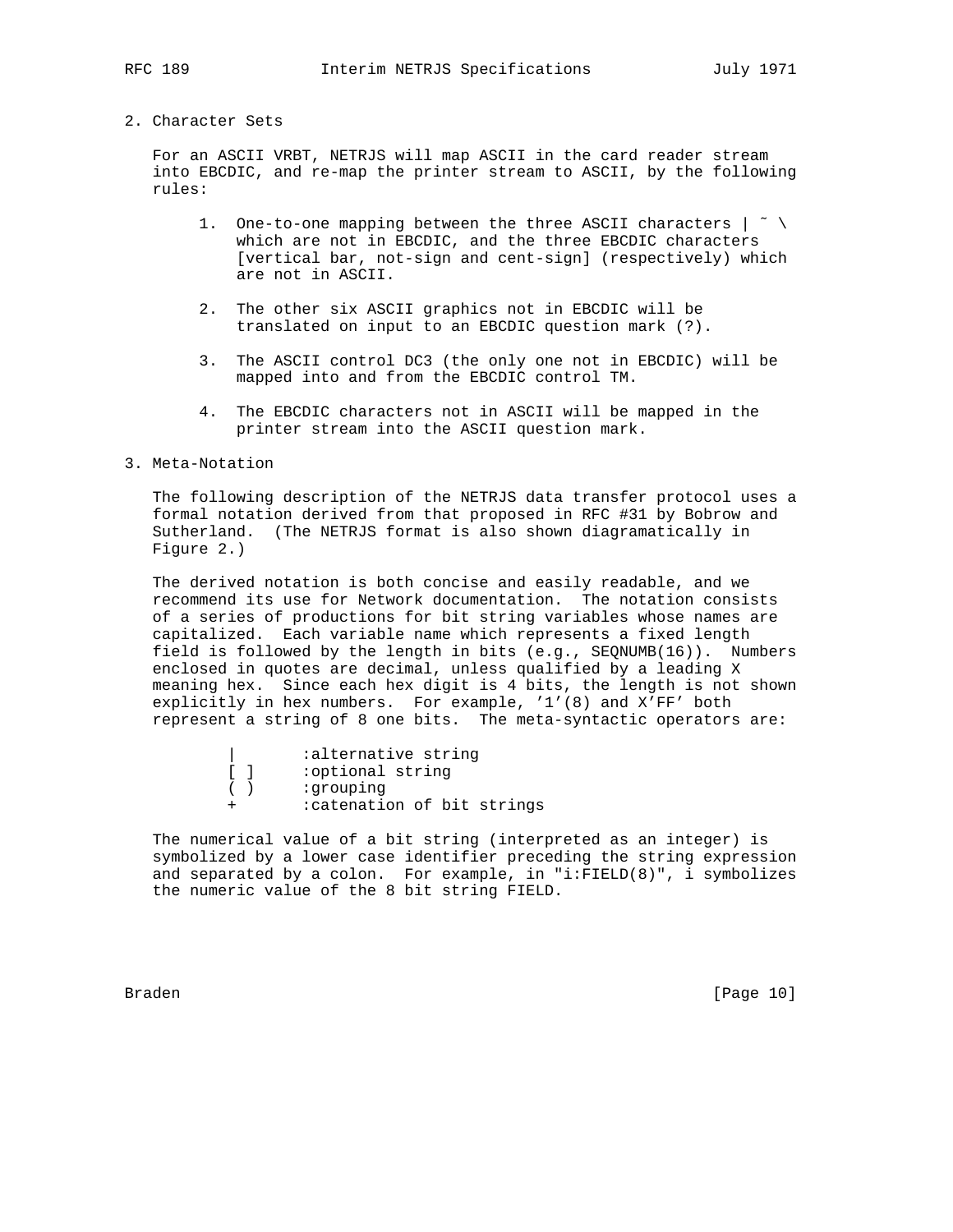Finally, we use Bobrow and Sutherland's symbolism for iteration of a sub-string: (STRING-EXPRESSION = n); denotes n occurrences of STRING EXPRESSION, implicitly catenated together. Here any  $n \ge 0$  is assumed unless n is explicitly restricted.

### 4. Protocol Definition

STREAM <-- (TRANSACTION = n) + [END-OF-DATA]

 That is, STREAM, the entire sequence of data on a particular open channel, is a sequence of n TRANSACTIONS followed by an END-OF-DATA marker (omitted if the sender aborts the channel).

TRANSACTION <-- THEAD(72) + (RECORD =  $r$ ) + ('0'(1) = f)

That is, a transaction consists of a 72 bit header, r records, and f filler bits.

THEAD <-- X'FF' + f:FILLER(8) + SEQNUMB(16) + LENGTH(32) + X'00'

 Transactions are to be consecutively numbered in the SEQNUMB field, starting with 0 in the first transaction after the channel is (re-) opened. The 32 bit LENGTH field gives the total length in bits of the r RECORD's which follow. For convenience, the using site may add f additional filler bits at the end of the transaction to reach a convenient word boundary on his machine; the value f is also transmitted in the FILLER field of THEAD.

RECORD <-- COMPRESSED | TRUNCATED

 RJS will accept intermixed RECORD's which are COMPRESSED or TRUNCATED in an input stream. RJS will send one or the other format in the printer and punch streams to a given VRBT; the choice is determined when CCN establishes a terminal id.

|        | COMPRESSED <-- '2'(2) + DEVID(6) + (STRING = p) + '0'(8)                                                            |
|--------|---------------------------------------------------------------------------------------------------------------------|
| STRING | $\left( '6'(3) + i:DUPCOUNT(5) \right)$<br>This form represents a string of i<br>consecutive blanks                 |
|        | $('7'(3) + i:DUPCOUNT(5) + TEXTBYTE(8))$<br>This form represents string of i consecutive<br>duplicated of TEXTBYTE. |

Braden [Page 11]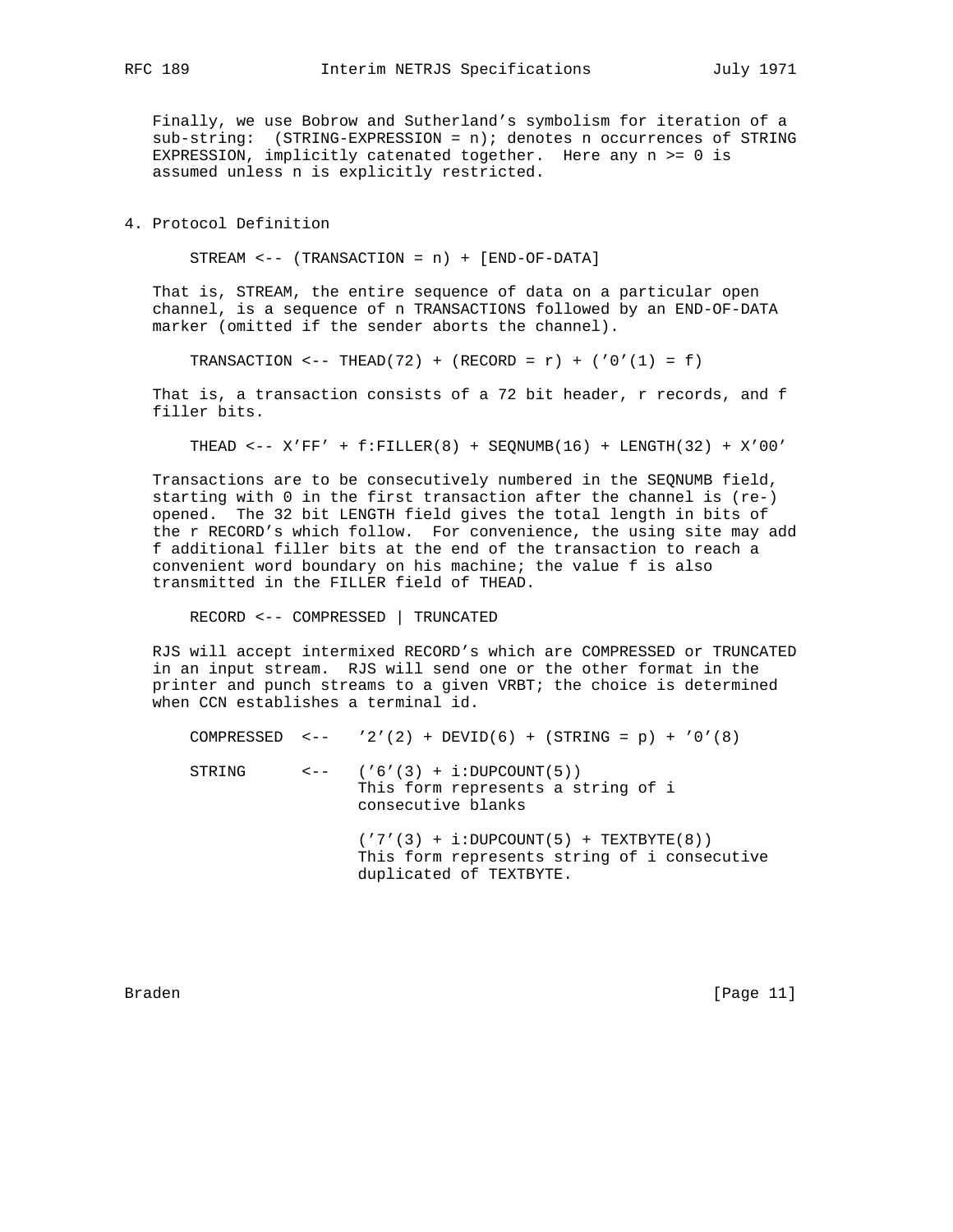$('2'(2) + j:LENGTH(6) + (TEXTBYTE(8) = j))$  This form represents a string of j characters. The first two alternatives above in the STRING production begin with count bytes chosen to be distinguishable from the (currently defined) Telnet control characters. In a Telnet stream, the third count byte would not be needed. This is irrelevant to the current NETRJS, but it would allow the use of compression within a Telnet data stream. TRUNCATED  $\leftarrow$  '3'(2) + DEVID(6) + n:COUNT(8) + (TEXTBYTE(8) = n) DEVID(6) <-- DEVNO(3) +  $t:$ DEVTYPE(3) DEVID identifies a particular virtual device, i.e., it identifies a channel. DEVTYPE specifies the type of device, as follows: t = 1: Output to remote operator console 2: Input from remote operator console 3: Input from card reader

- 4: Output to printer
- 5: Output to card punch
- 6,7: Unused

 DEVNO(3) identifies the particular device of type t at this remote site; at present only  $DEVNO = 0$  is possible.

 END-OF-DATA <-- X'FE' Signals end of job (output) or job stack (input).

Braden [Page 12]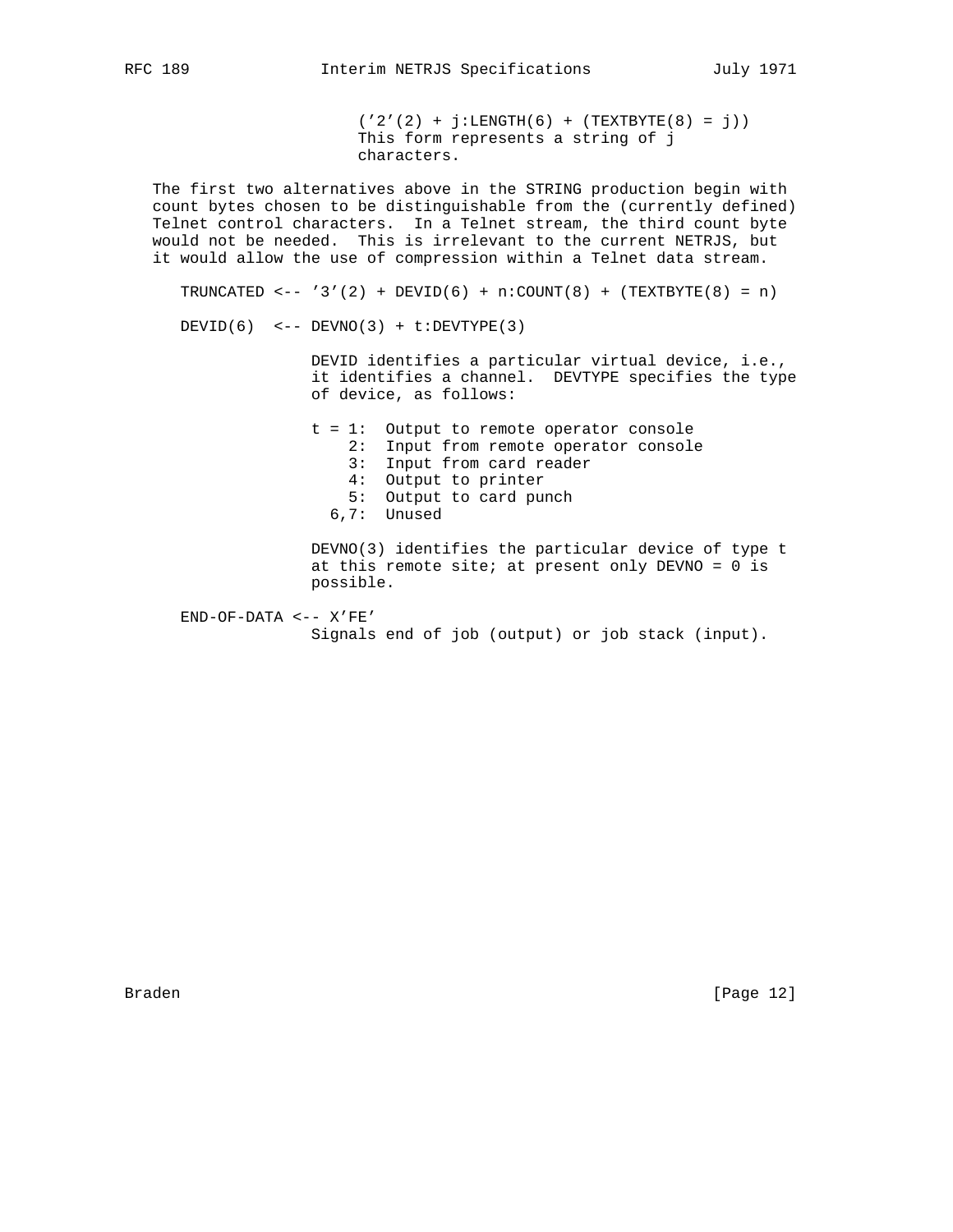# APPENDIX B

#### Telnet for VRBT Operator Console

 The remote operator console connections use the ASCII Telnet protocol as in RFC #158. Specifically:

 1) The following one-to-one character mappings are used for the three EBCDIC graphics not in ASCII:

| NETRJS         |
|----------------|
| [vertical bar] |
| [not-sign]     |
| [cent-sign]    |
|                |

- 2) Initially all Telnet control characters will be ignored. In the future we will implement the Telnet Break facility to allow a remote user to terminate extensive console output from a command.
- 3) An operator console input line which exceeds 133 characters (exclusive of CR LF) will be truncated by NETRJS.
- 4) NETRJS will accept BS to delete a character, and CAN to delete the current line. The sequence CR LF terminates each input and output line. HT will be translated to a single space in RJS. All other ASCII control characters will be ignored. NETRJS will translate the six ASCII graphics with no equivalent in EBCDIC into the character question mark ("?") on input.

Braden [Page 13]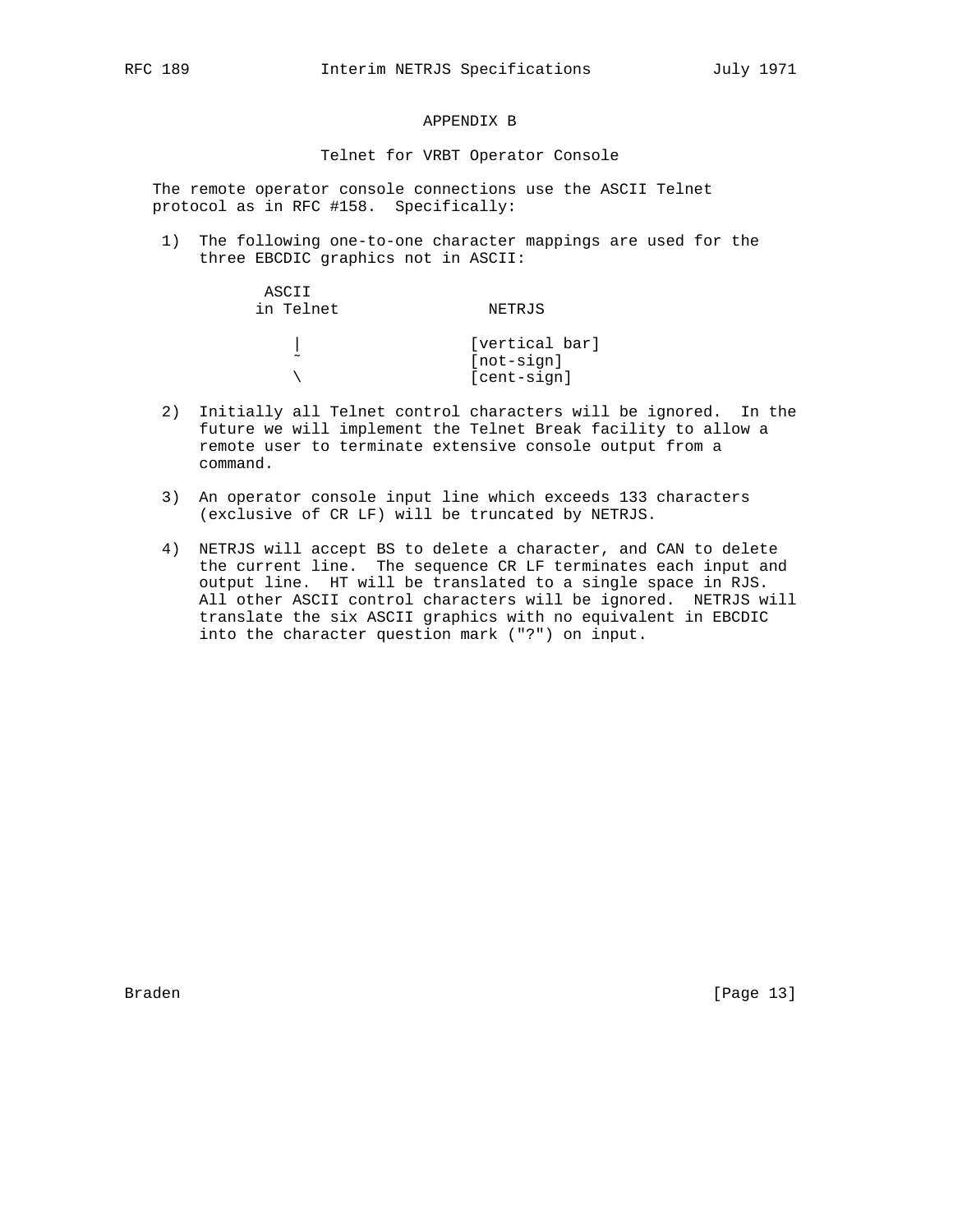# APPENDIX C

# Carriage Control

 The carriage control characters sent in a printer channel by NETRJS conform to IBM's extended USASI code, defined by the following table:

| CODE           | ACTION BEFORE WRITING RECORD      |
|----------------|-----------------------------------|
| blank          | Space one line before printing    |
| $\Omega$       | Space two lines before printing   |
|                | Space three lines before printing |
| $^{+}$         | Suppress space before printing    |
| 1              | Skip to channel 1                 |
| $\overline{2}$ | Skip to channel 2                 |
| 3              | Skip to channel 3                 |
| 4              | Skip to channel 4                 |
| 5              | Skip to channel 5                 |
| 6              | Skip to channel 6                 |
| 7              | Skip to channel 7                 |
| 8              | Skip to channel 8                 |
| 9              | Skip to channel 9                 |
| A              | Skip to channel 10                |
| В              | Skip to channel 11                |
| C              | Skip to channel 12                |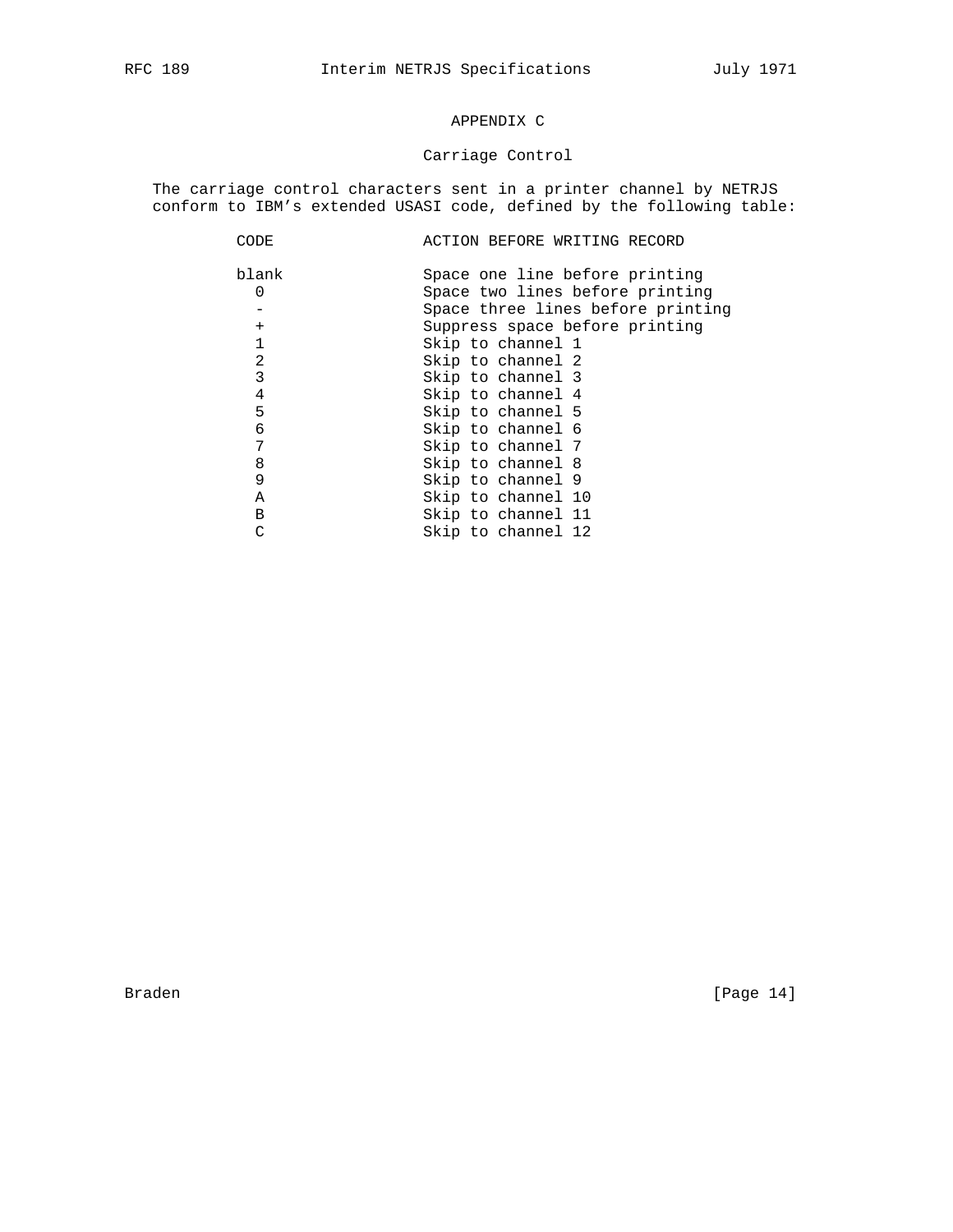# APPENDIX D

#### Network/RJS Command Summary

Terminal Control and Information Command

- SIGNON First command of a session; identifies VRBT by giving its terminal id.
- SIGNOFF Last command of a session; RJS waits for any data transfer in progress to complete and then closes all connections.
- STATUS Outputs on the remote operator console a complete list, or a summary, of all jobs in the system for this VRBT, with an indication of their processing status in the Model 91.
- ALERT Outputs on the operator console the special "Alert" message, if any, from CCN computer operator. The Alert message is also automatically sent when the user does a SIGNON, or whenever the message changes.
- MSG Sends a message to CCN computer operator or to any other RJS terminal (real or virtual). A message from the computer operator or another RJS terminal will automatically appear on the remote operator console.

Job Control and Routing Commands

 Under CCN's job management system, the default destination for output is the input source. Thus, a job submitted under a given VRBT will be returned to that VRBT (i.e., the same terminal id), unless the user's JCL overrides the default destination.

 RJS places print and punch output described for a particular remote terminal into either an Active Queue or a Deferred Queue. When the user opens his print or punch output channel, RJS immediately starts sending job output from the Active Queue, and continues this queue is empty. Job output in the Deferred Queue, on the other hand, must be called for by job name, (via a RESET command from the remote opera tor) before RJS will send it. The Active/Deferred choice for output from a job is determined by the deferral status of the VRBT when the job is entered; the deferral status, which is set to the Active option when the user signs on, may be changed by the SET command.

Braden [Page 15]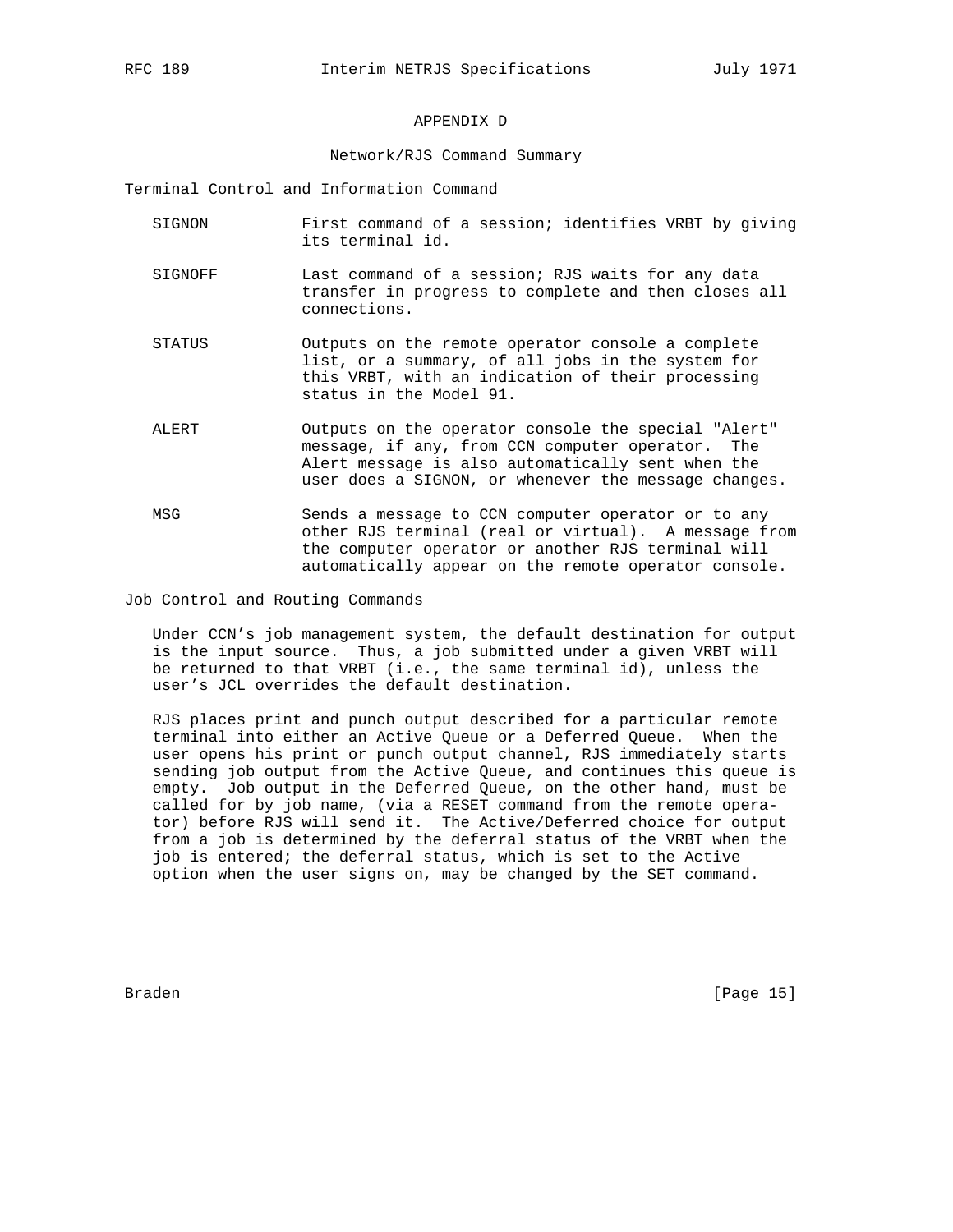SET Allows the remote user to change certain properties of his VRBT for the duration of the current session;

> (a) May change the default output destination to be another (real or virtual) RJS terminal or the central facility.

(b) May change the deferral status of the VRBT.

- DEFER Moves the print and punch output for a specified job or set of jobs from the Active Queue to the Deferred queue. If the job's output is in the process of being transmitted over a channel, RJS aborts the channel and saves the current output location before moving the job to the Deferred Queue. A subsequent RESET command will return it to the Active Queue with an implied Backspace (BSP).
- RESET Moves specified job(s) from Deferred to Active Queue so they may be sent to user. A specific list of job names or all jobs can be moved with one RESET command.
- ROUTE Re-routes output of specified jobs (or all jobs) waiting in the Active and Deferred Queues for this VRBT. The new destination may be any other RJS terminal or the central facility.
- ABORT Cancels a job which was successfully submitted and awaiting execution or is current executing in the Model 91. If he cancelled job was in execution, all output it produced ill be returned.

Output Stream Control Commands

- BSP (BACKSPACE) "Backspaces" output stream within current sysout data set. Actual amount backspaced depends upon sysout blocking but is typically equivalent to a page on the line printer.
- CAN (CANCEL) (a) On an output channel, CAN causes the rest of the output in the sysout data set currently being transmitted to be omitted. Alternatively, may omit the rest of the sysout data sets for the job currently being transmitted; however, the remain ing system and accounting messages will be sent.

Braden [Page 16]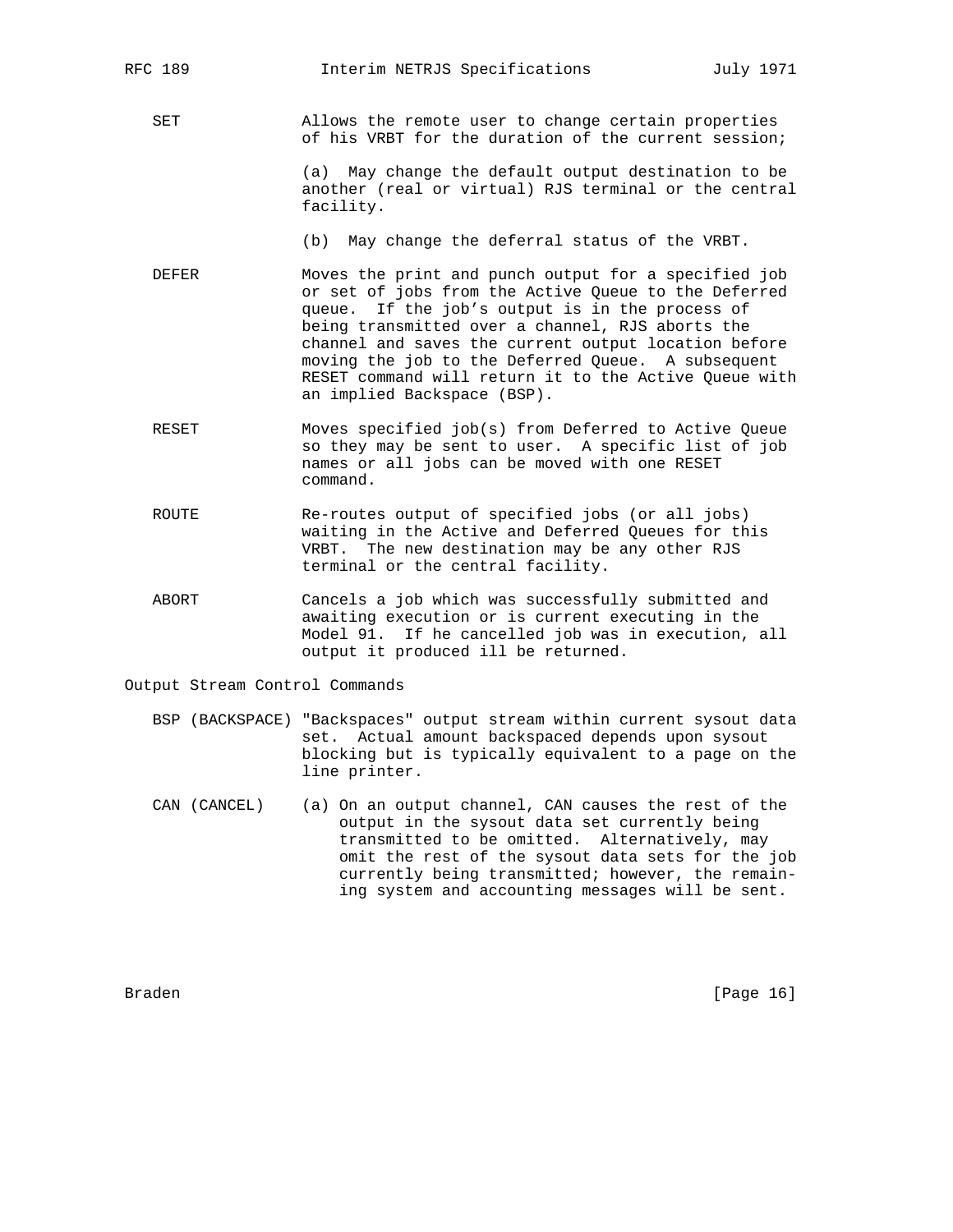- (b) On an input channel, CAN causes RJS to ignore the job currently being read. However, the channel is not aborted as a result, and RJS will continue reading in jobs on the channel.
- (c) CAN can delete all sysout data sets for specified job(s) waiting in Active or Deferred Queue.
- RST (RESTART) (a) Restarts a specified output stream at the begin ning of the current sysout data set or, option ally, at the beginning of the job.
	- (b) Marks as restarted specified job(s) whose transmission was earlier interrupted by system failure or user action (e.g., DEFER command or aborting the channel). When RJS transmits these jobs again it will start at the beginning of the partially transmitted sysout data set or, option ally, at the beginning of the job. This function may be applied to jobs in either the Active or the Deferred Queue; however, if the job was in the Deferred Queue then RST also moves it to the Active Queue. If the job was never transmitted, RST has no effect other than this queue movement.
- REPEAT Sends additional copies of the output of specified jobs.
- EAM Echoes the card reader stream back in the printer or punch stream, or both.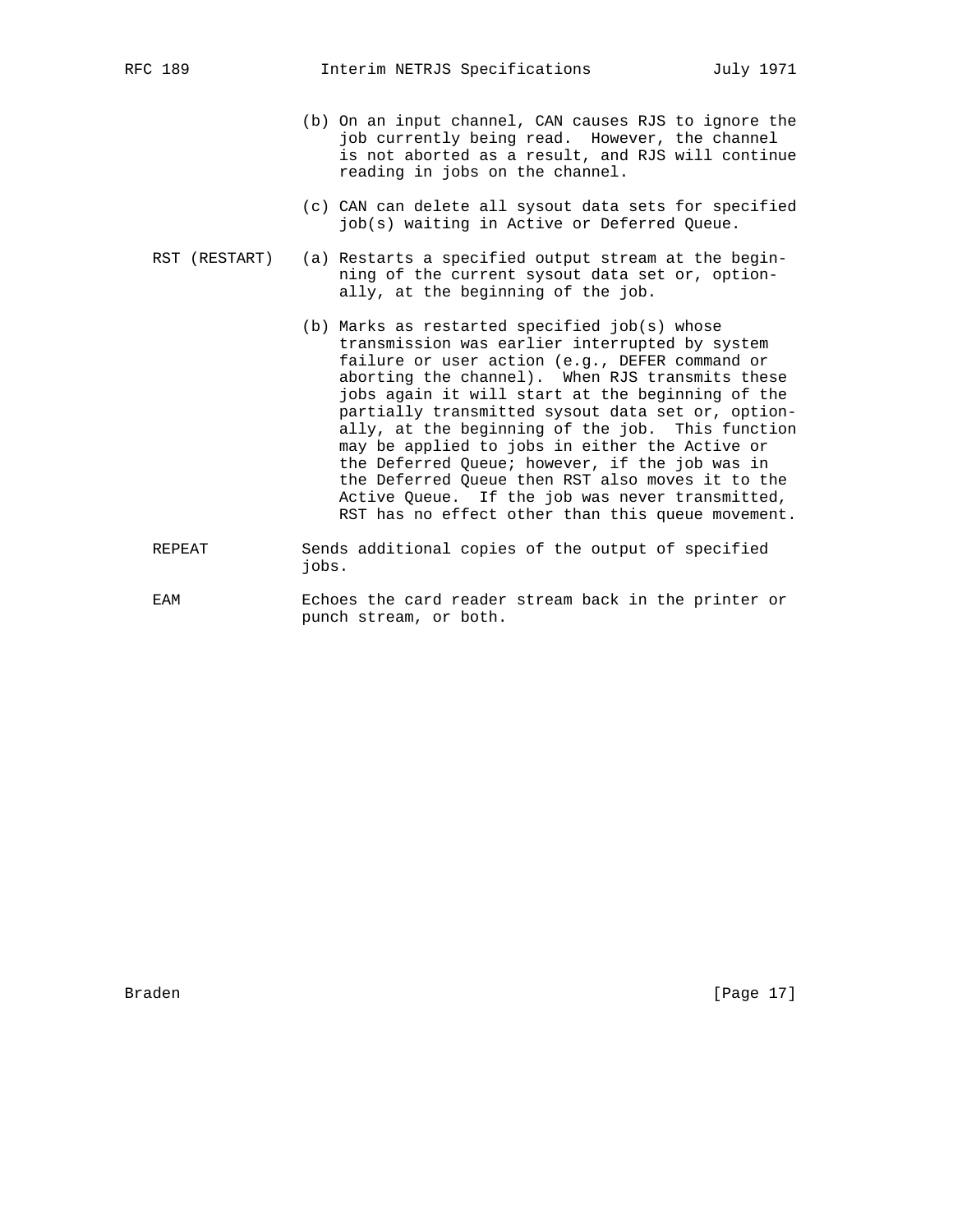

FIGURE 1. SCHEMATIC OF NETRJS OPERATION

Braden [Page 18]